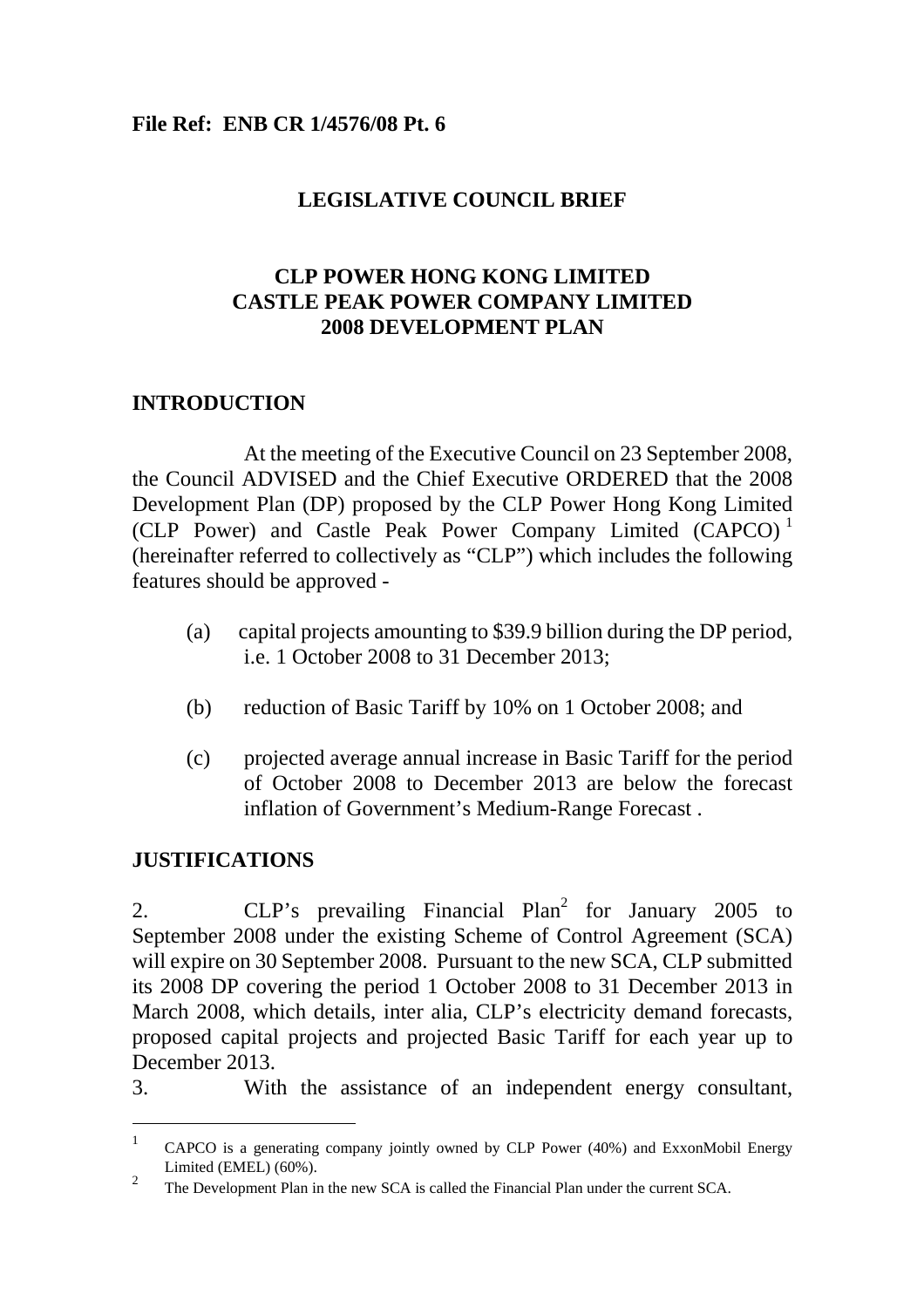Nexant Inc. (Nexant), we have reviewed the financial, technical and environmental aspects of the DP, with a view to accepting only those capital expenditure proposals which are considered absolutely necessary to ensure that the public will enjoy reliable and safe electricity supply at reasonable costs. After protracted discussions, CLP submitted its revised 2008 DP in mid-September 2008 with key features summarized in the following paragraphs.

## **KEY FEATURES AND ASSESSMENT**

## **I. Load and Sales Forecast**

4. We have reviewed CLP's load and sales forecasts as they would affect the need for new generating capacity to ensure reliable electricity supply and tariff projections. Both Nexant and the Government Economist (GEcon) have examined CLP's maximum demand and sales forecasts in the DP.

5. The forecasts of Nexant and GEcon were based on economic data available in early 2008 (viz Gross Domestic Product (GDP) growth of 4.5% per annum for 2008-2012 and 3.6% in 2013). The latest GDP figures announced by Government in August 2008 confirms that the forecast for 2008 remains at 4-5%. CLP projects local sales to grow at an average annual rate of 1.9%. CLP's demand forecasts are close to our forecast.

## **II. Capital Projects**

6. In conjunction with Nexant, we have critically reviewed the need, timing and proposed budget of the capital projects proposed by CLP. After lengthy discussion, CLP has agreed to reduce its proposed CAPEX by 30% to \$39.9 billion. The annualized CAPEX would be broadly on par with the annualized CAPEX under the current Financial Plan taking into account inflation.

## *(A) Generation System*

7. In the revised 2008 DP, CLP has proposed to -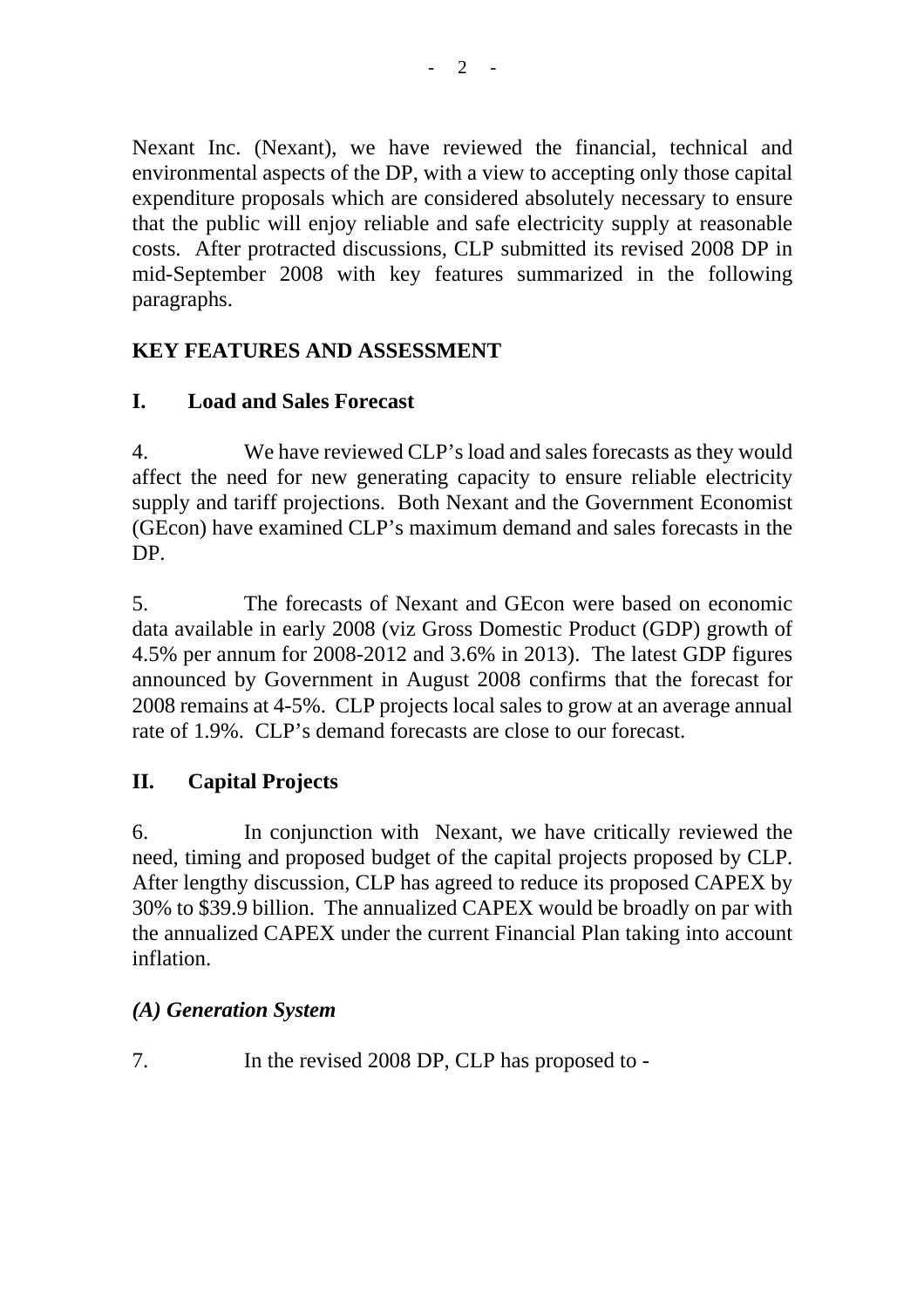- (a) retrofit the four coal-fired generating units at Castle Peak Power Station (Units B1 to B4) with Flue Gas Desulphurization (FGD) plant and Selective Catalytic Reduction (SCR) plant for reducing emissions;
- (b) carry out post-commissioning projects for replacement of worn-out or aged equipments and improvement work for the plants at Black Point and Castle Peak; and
- (c) exclude the proposed Liquefied Natural Gas (LNG) terminal project costing \$10.4 billion following the signing of the Memorandum of Understanding between the National Energy Administration and the HKSAR Government on Supply of Natural Gas and Electricity to Hong Kong on 28 August 2008.

8. To improve regional air quality, the Government and Guangdong reached a consensus to reduce, on a best endeavours basis, the emission of four major air pollutants in the region by 2010. To meet the emission reduction targets, the Environmental Protection Department (EPD) has imposed emission caps on CLP's emissions upon the renewal of its Specified Process Licences. Nexant considers the scope and cost of the proposed emission reduction projects acceptable. Nexant also considers that the post-commissioning projects are necessary and justified for ensuring operational reliability and the proposed budgets reasonable.

9. CLP first proposed to build an LNG terminal at South Soko Island to address the supply uncertainty from Yacheng gas field in its 2006 Financial Plan and incorporated the project with updated details in the original 2008 DP submitted in March 2008. The Chief Executive reached a consensus with Vice Chairman of the National Development and Reform Commission (NDRC) and Administrator of the National Energy Administration on 28 August 2008 on the continuous supply of nuclear electricity and natural gas to Hong Kong in the coming two decades. The sustained supply of clean energy from the Mainland will greatly reduce the need for Hong Kong to build an LNG terminal within its territory. CLP has subsequently dropped this project and excluded the project from its revised 2008 DP submitted in September 2008.

#### *(B) Transmission and Distribution System*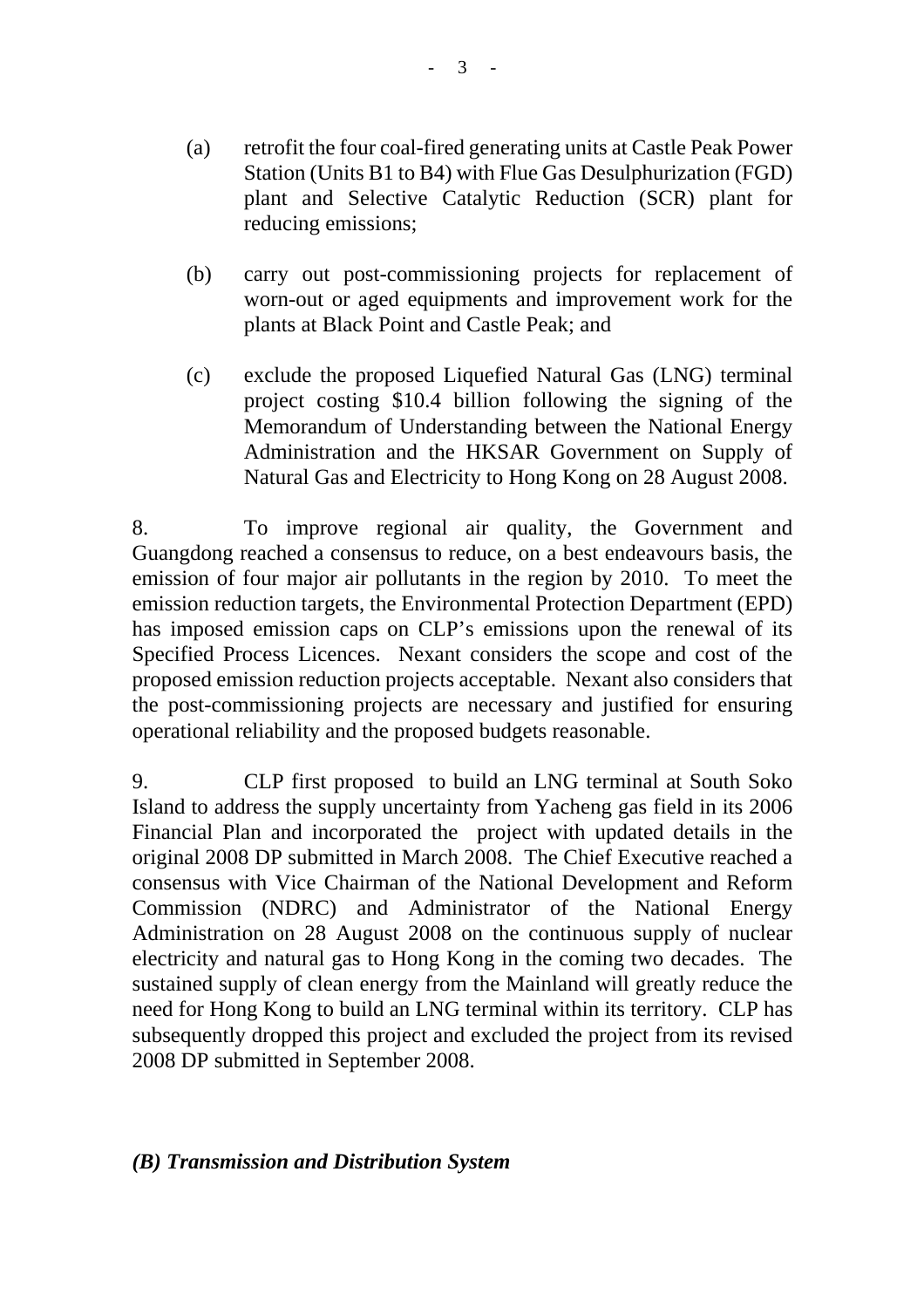10. Projects include new substations, additional circuits, improved control equipment, or reinforcement of existing system to ensure that adequate transmission and distribution facilities are in place to meet new demands, maintain reliability of supply and safety of CLP's systems. We share Nexant's view that the capital expenditure on these projects are justified and reasonable. We will monitor the projects through the annual review in the light of actual demand build-up.

## *(C) Customer and Corporate Services Development*

11. Projects relating to customer and corporate services include metering system development, service centre improvements and information system development. We share Nexant's views that the capital expenditure on these projects are justified and reasonable.

## **III. Financial Aspects of the DP**

12. The Government announced at the time of signing the new SCAs with the power companies on 7 January 2008 that the lowering of their permitted rate of return from the existing 13.5%-15% to 9.99% should bring a double-digit reduction in Basic Tariffs (not including fuel cost adjustments).

13. The current average Basic Tariff is 88.1 cents/kWh but owing to Special Rebate of 2.1 cents/kWh applicable until 30 September 2008, the effective rate is 86 cents/kWh. In the revised DP, CLP has proposed to reduce the average Basic Tariff to 77.4 cents/kWh while not extending the Special Rebate, thereby reducing the effective Basic Tariff by 10% or 8.6 cents/kWh between 1 October 2008 and 31 December 2009. This is in line with Government estimate of a double-digit Basic Tariff reduction under the new SCA.

14. However, the reduction in Basic Tariff will be partly offset by an increase of 5.9 cents/kWh in Fuel Clause Charge to cover the rising fuel cost which is not to be taken into account in the determination of the Basic Tariff under the SCA. The average Net Tariff, which includes Fuel Clause Charge, will be reduced by 2.7 cents/kWh, from the current rate of 91.1 cents/kWh to 88.4 cents/kWh, representing a reduction of 3% from its current level. Details are set out in the table below :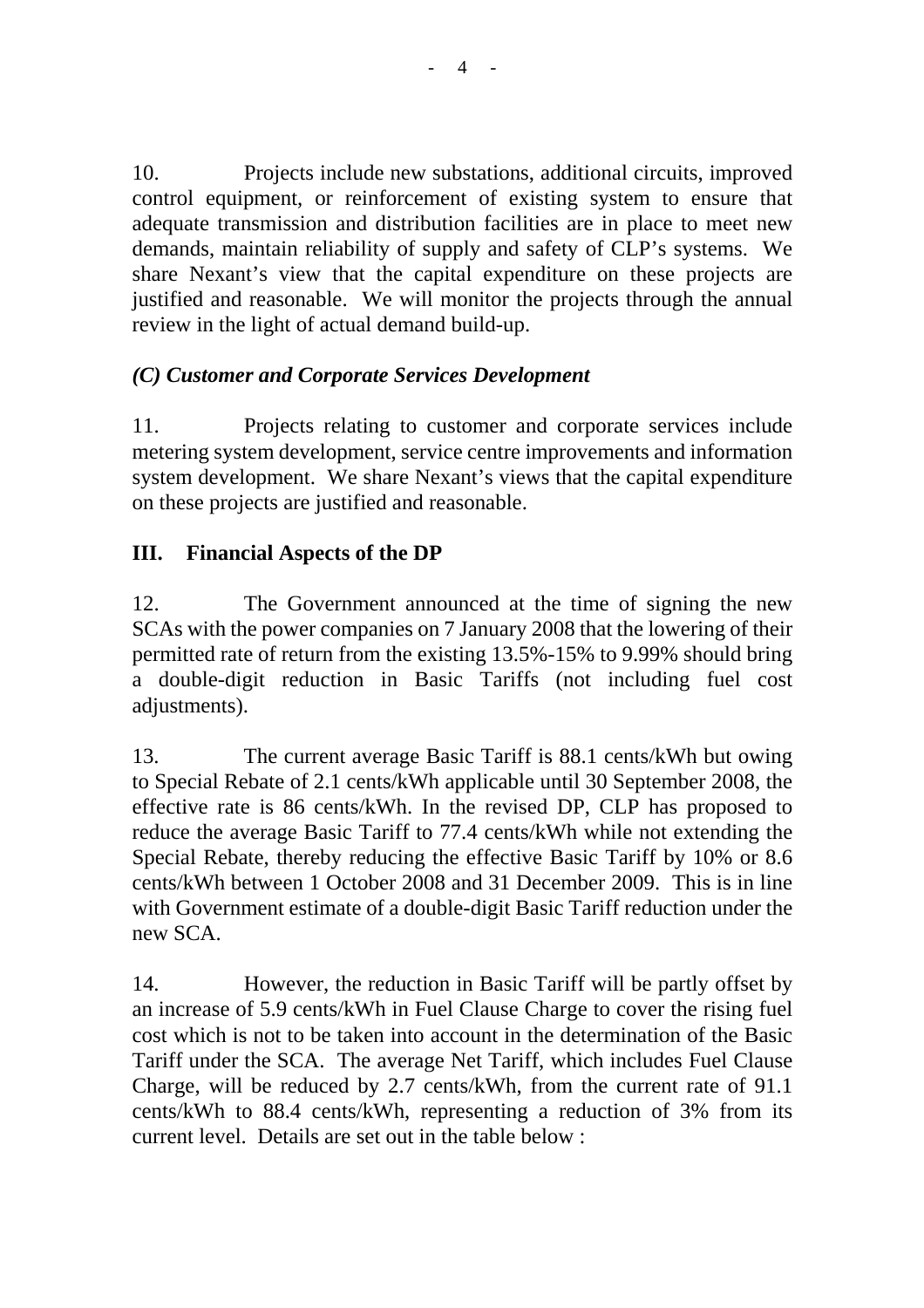|                                             | <b>Basic</b><br>Tariff Rate | $\%$<br>Decrease | Fuel<br>Clause<br>Charge | Rate<br>Reduction<br>Reserve<br>Rebate | Net Tariff | $\%$<br>Decrease |
|---------------------------------------------|-----------------------------|------------------|--------------------------|----------------------------------------|------------|------------------|
| Current Tariff<br>Rates up to<br>Sept 2008  | $86.0^\circ$                |                  | 5.9                      | (0.8)                                  | 91.1       |                  |
| New Tariff<br>Rates from<br><b>Oct 2008</b> | 77.4                        | 10.0             | 11.8                     | (0.8)                                  | 88.4       | 3.0              |

(Cents per Unit)

 $^{\circ\circ}$  Net of 2008 Special Rebate of 2.1 cents per unit

15. Nexant has advised that CLP's forecast average coal price of about US\$130/ton until end 2009 is not unreasonable. For reference, average coal price has increased by 67% from US\$90/ton in January 2008 to over US\$150/ton in August 2008. Under the SCA, CLP has the right to pass on to the consumers by way of charges from time to time the difference between the standard cost of fuels as agreed between the Government and CLP, and the actual cost of fuels to CLP. We will monitor coal price movement and discuss with CLP regarding the timing and magnitude of any Fuel Clause Charge adjustment.

16. CLP's projected annual average increase in Basic Tariff and Net Tariff are below the forecast inflation of Government's Medium-Range Forecast. As the Basic Tariff for October 2008 to December 2009 is approved as part of this DP, such tariff will be implemented when the new SCA becomes effective on 1 October 2008. The tariff rates for 2010-2013 are only projections and the actual tariffs to be charged to consumers each year will be determined in the preceding year, following discussions between Government and CLP during the annual Tariff Review, taking into account any variations in the components of the DP.

### **Tariff Stabilization Fund**

 $\overline{a}$ 

17. Under the new SCA, Tariff Stabilization Fund  $(TSF)^3$  serves to accumulate and provide funds to ameliorate tariff increases or facilitate tariff reduction where appropriate.

<sup>3</sup> The Tariff Stabilization Fund in the new SCA is called the Development Fund under the current SCA.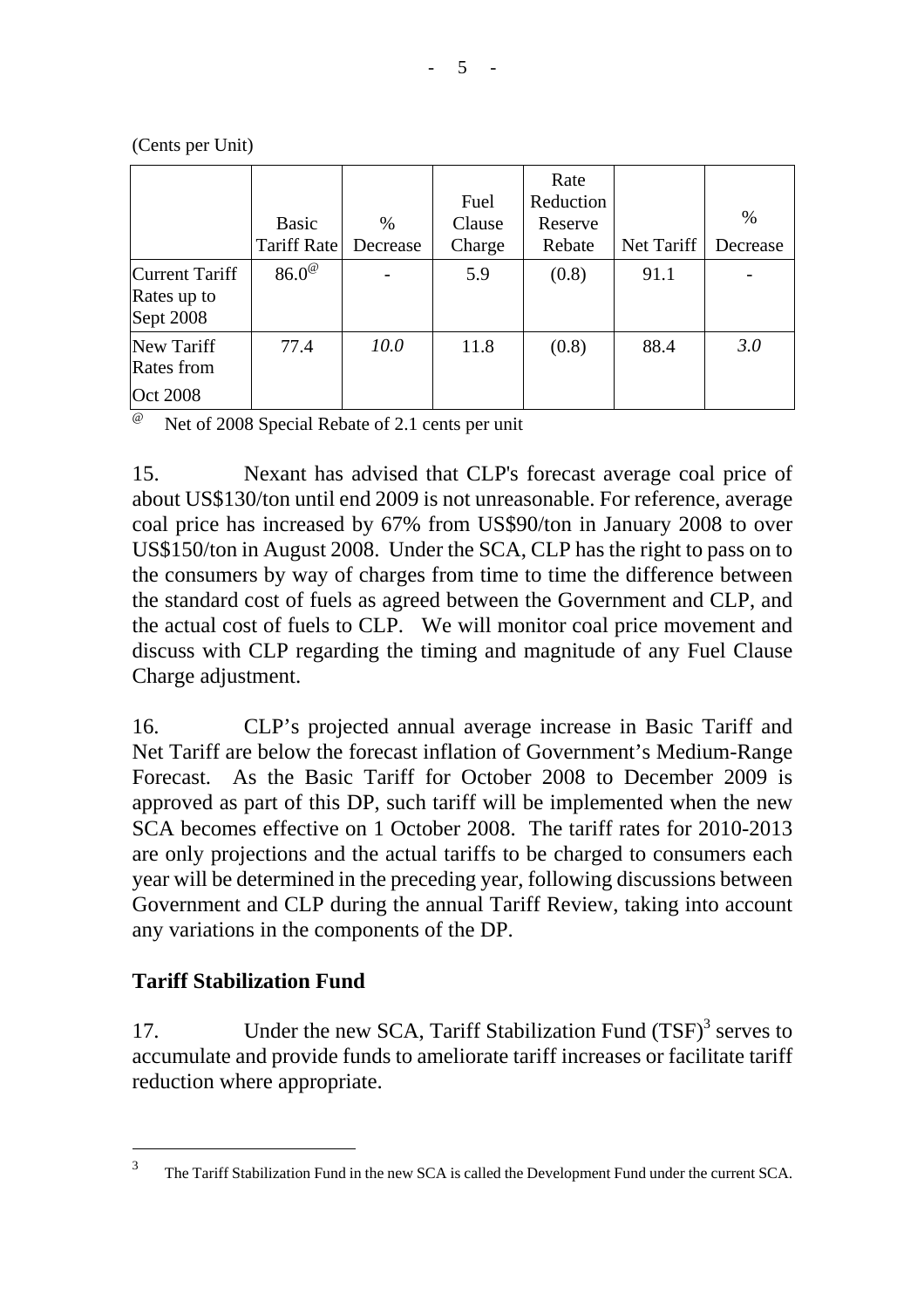18. In our negotiation with CLP, we have also persuaded CLP to draw down its TSF from \$2,117 million in end 2007 to about \$150 million by end 2009, which will be the lowest since 1982 and represents only 0.5% (or 2 days) of CLP's projected local sales revenues in 2009. This projected balance is also well below the TSF cap of 8% of local sales revenue allowed in the new SCA. The year-end TSF balance is expected to be kept under \$200 million in the ensuing years of the DP period. This arrangement will address a long time criticism of CLP's large surplus in its TSF account.

# **IMPLICATIONS OF THE PROPOSAL**

# **Environmental Implications**

19. Natural gas consumption in 2008 and 2009 will be about 70% of the maximum daily intake by CLP before 2003. The level will be increased to about 80% in 2010 and then levelled off at 70% for 2011-2013, when CLP's proposed emission reduction projects are completed by phases between 2009 to 2011. To ensure the meeting of the emission caps requirements, CLP will continue to increase the use of ultra low sulphur coal for their coal-fired units.

20. CLP's emission reduction proposal is practical and cost-effective for meeting the intended emission caps for 2010 and beyond. The proposed increase of natural gas consumption, together with the use of ultra low sulphur coal is instrumental for Hong Kong to meeting its air quality objectives. It would also help alleviate the visibility, smog as well as acid rain problems plaguing the Pearl River Delta region.

## **Sustainability Implications**

21. A sustainability assessment of CLP's 2008 DP shows that CLP's proposal should contribute positively to the economic development of Hong Kong by ensuring that reliable, safe and efficient electricity supply will continue to be delivered to consumers at reasonable costs.

## **PUBLICITY**

22. A press release announcing the Executive Council's decision will be issued.

# **ENQUIRIES**